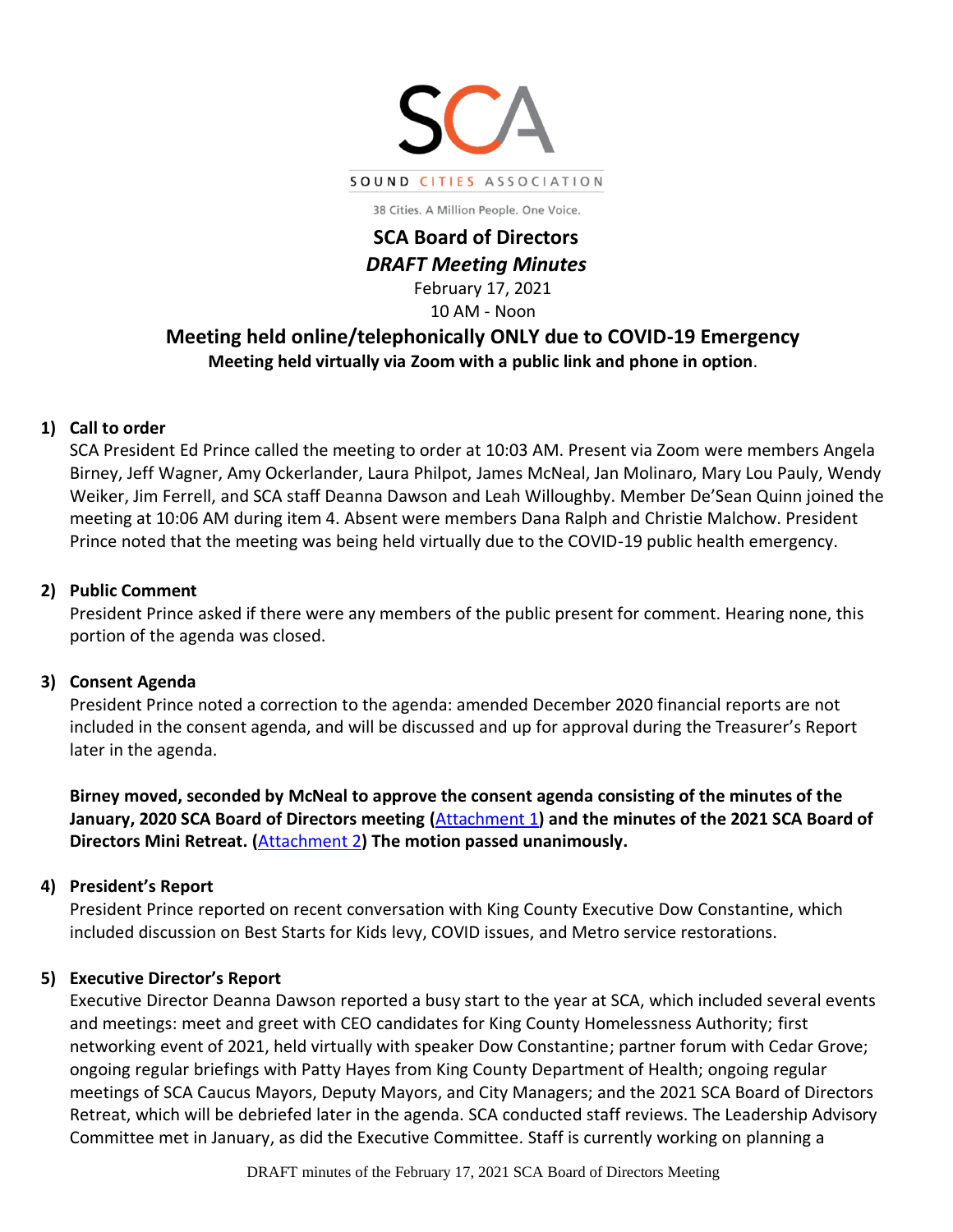women's leadership event. Members were asked to share any feedback or ideas for speakers; also planning to do a training event with Jurassic Parliament for which feedback and ideas are welcome. Current ideas being explored for this event include Robert's Rules review and managing relationships during virtual meetings.

#### **6) Treasurer's Report**

Willoughby reported on the change in the amended December 2020 financial reports from the original December 2020 financial reports. An error was made by staff in reclassifying payroll expenses, which resulted in an inaccurate reporting of staffing costs. This error has been corrected in the amended reports. No other months were affected by this error.

## **Wagner moved, seconded by Pauly to approve the amended December 2020 Financial Reports (**[Attachment 3](http://soundcities.org/wp-content/uploads/2021/02/February-17-2021-SCA-Board-of-Directors-Meeting-Packet.pdf#page=10)**). The motion passed unanimously.**

Wagner summarized Sponsorship income, noting that SCA is on track to be on budget for 2021. Wagner also highlighted the number of returning sponsors and the reflection this has of value SCA holds for the sponsor organizations. Dawson briefly summarized 2021 sponsorships to date, as well as potential new sponsorships. Dawson also briefly reviewed member city dues paid to date, noting that all but five had paid, and reported that SCA is on track to be on budget for member city dues income in 2021. There were no questions regarding sponsorship income or membership dues.

Members were reminded that the board will be reviewing board policies as a whole in 2021. The finance committee will be reviewing the finance policies portions for possible updates.

SCA will be completing an audit of the December 31, 2020 end year. An audit at least every three years is a requirement per board policy. The audit will be completed by Paulsen Megaard & Associates. Birney asked for information regarding security measures taken by the firm to keep SCA's information shared for the audit safe. Group agreed this was a pertinent issue. Staff will communicate with the firm and report back to the board.

Dawson reminded group that board members are welcome to contact staff at any time with any questions or concerns regarding financial issues.

## **7) PIC Chair's Report**

- a. As PIC Chair Malchow was not present for this meeting, Executive Director Dawson reported on the February 10, 2021 Public Issues Committee (PIC) Meeting. [Meeting Materials](http://soundcities.org/wp-content/uploads/2021/02/February-10-2021-PIC-Meeting-Packet.pdf)
	- i.) Emergency Management Advisory Committee (EMAC) Appointment

The PIC nominating committee voted unanimously to appoint Newcastle Mayor Linda Newing to fill the alternate position on EMAC. Newing's application materials included a letter of recommendation from King County Councilmember Reagan Dunn.

**Wagner moved seconded by Birney to appoint Mayor Linda Newing, Newcastle as alternate to the Emergency Management Advisory Committee (EMAC). The motion passed unanimously.**

ii.) 2021 State Legislative Session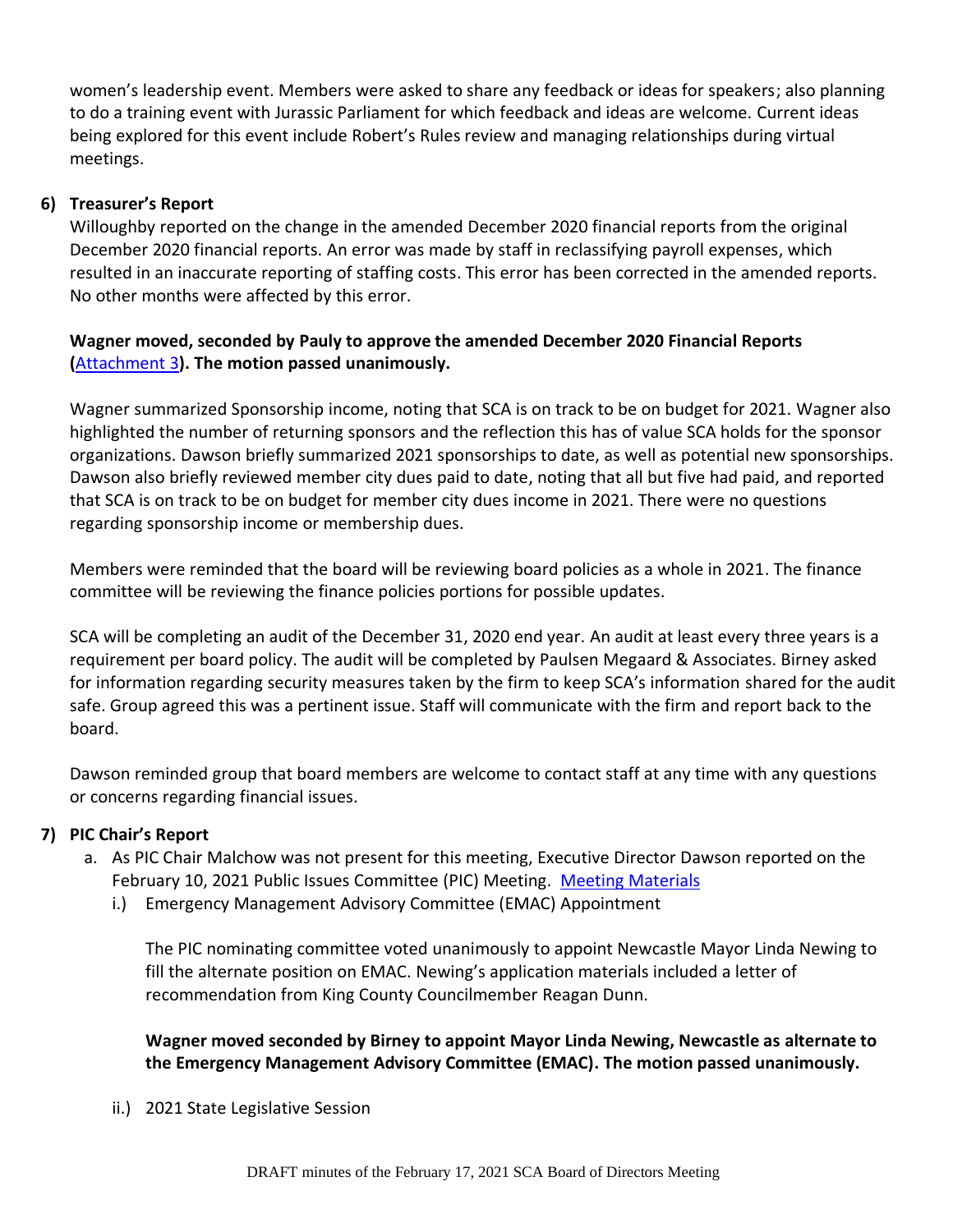Dawson noted that an email was sent to the group just prior to this meeting, prepared by SCA staff, listing bills that SCA staff watching and what is happening with the bills.

An updated SCA Legislative Priorities One Pager has been included for approval. The only change from the previous version is the removal of direct link to Association of Washington Cities (AWC) legislative priorities, to instead include specific topics that SCA cities support. Group supported this change.

## **Birney moved seconded by Pauly to approve the Updated SCA Legislative Agenda One Pager. The motion passed unanimously.**

SCA has been participating in meetings called the TIFS for Jobs Coalition, through the Washington Economic Development Association (WEDA), and talking with WEDA Executive Director Suzanne Dale Estey. Organizations are being asked to sign on to the TIFS for Jobs Coalition. Dawson asked members if any of their respective cities had similar items on their legislative agendas, if any cities did not support increment financing as a tool; and asked for feedback on if SCA should sign on. The Per Board direction, an email will be sent to SCA members by SCA staff, notifying them of the group and asking for any objection to SCA signing on. If no objections are received, the Board supports SCA signing on.

Dawson asked the group for any bills they wanted to check in on. Ockerlander noted growth management-related bills and impacts on small cities. Pauly added problem of "one size fits all" in many current growth management issues.

Dawson added that a meeting of the SCA Legislative Committee will be scheduled. Board members who do not serve on the Legislative Committee should take their questions and concerns to staff or members of legislative committee to be sure that issues with concern are discussed.

Dawson noted that HB 1084 was brought up by Molinaro at the January meeting of the board and encouraged members to review the bill, as there are implications for some SCA cities. Molinaro added that cities with generators for utility facilities may be affected by the bill.

McNeal noted HB 1362, which addresses a property tax cap. Ockerlander and Quinn added that this bill is a current discussion in their cities. Weiker noted HB 1488, concerning the management of plastic packaging materials.

## iii.) Countywide Planning Policies

Dawson reported that the Growth Management Policy Committee (GMPC) is updating countywide planning policies. SCA staff has prepared detailed information on these updates in the [February](http://soundcities.org/wp-content/uploads/2021/02/February-10-2021-PIC-Meeting-Packet.pdf#page=20)  [10, 2021 meeting of the Public Issues Committee \(PIC\).](http://soundcities.org/wp-content/uploads/2021/02/February-10-2021-PIC-Meeting-Packet.pdf#page=20) Members are encouraged to review these materials. Pauly noted that this has been a subject of conversation in Issaquah.

#### iv.) King County Regional Homelessness Authority

Dawson reported that SCA hosted a meet and greet for the final candidates for the position of CEO on the King County Homelessness Authority (KCHA). All attendees of this meet and greet were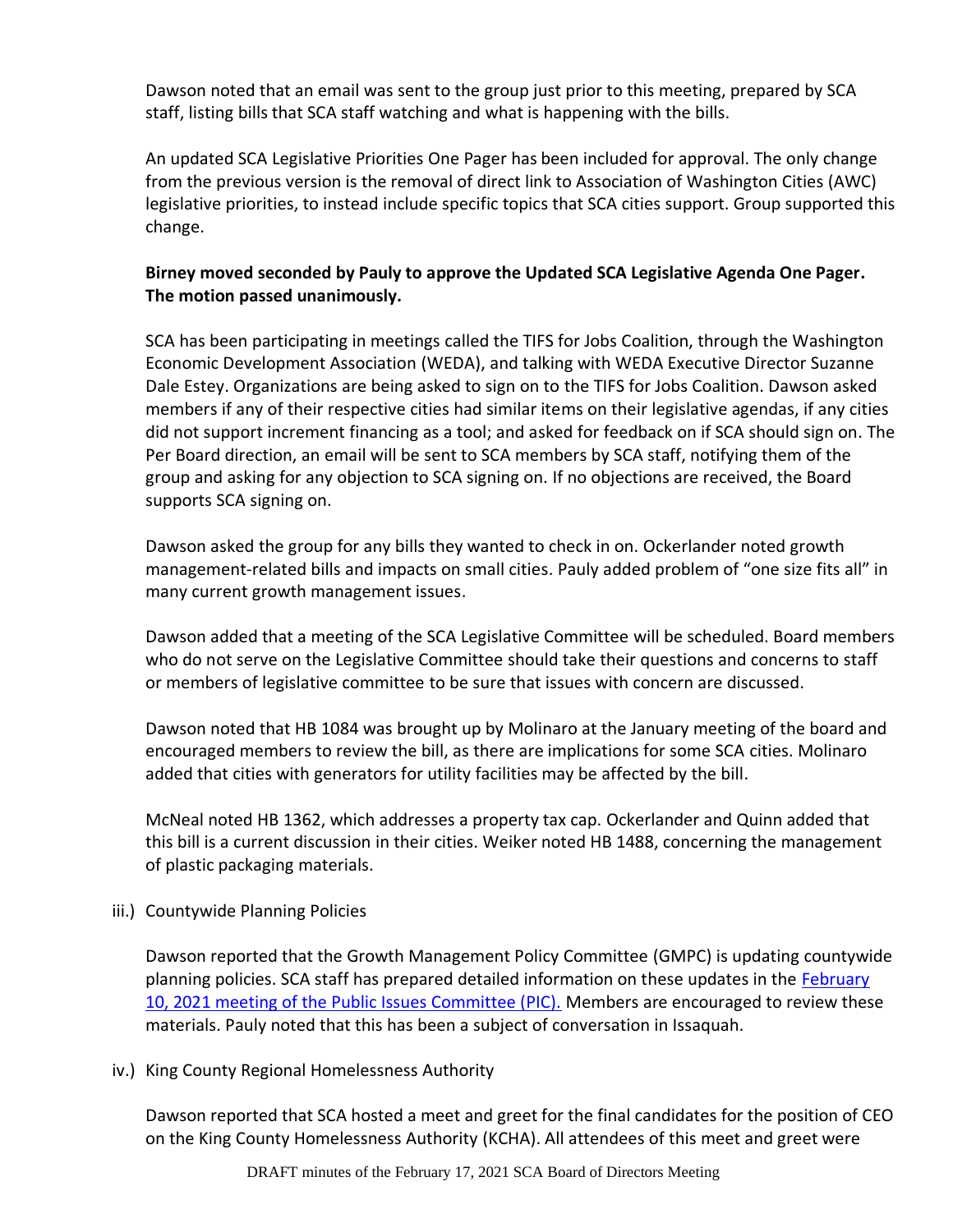required to sign a confidentiality agreement. The Governing Board of KCHA has since voted unanimously to appoint one of those candidates. The offer has been extended, but not yet accepted. SCA staff will continue to update.

v.) Levies and Ballot Measures in King County

Dawson reported robust conversation at PIC regarding the Best Starts for Kids levy. Levy will appear on the August 2021 ballot. Some member cities are concerned with the amount of the increase being put forth, especially during times of economic uncertainty due to COVID-19. SCA staff will continue to update.

vi.) Upcoming Issues

Main discussion on potential upcoming issues at the February  $10<sup>th</sup>$  PIC meeting was regarding COVID-19 vaccine distribution. SCA continues to have ongoing briefings with King County Health Department and will raise these questions.

## **8) City Administrator's Report**

City Manager/Administrator Representative Laura Philpot reported on the February 2021 CM/CA meeting. Discussion focused on HB 1590 and how cities would handle funding. Director of King County Community and Health Services attended the meeting and spoke and took questions regarding the "Health through Housing Plan."

#### **9) Discussion Items**

a. Equity and Inclusion Cabinet Prince reviewed for the group recommended members for the SCA Equity and inclusion Cabinet, as shared by email prior to the meeting. Dawson spoke to the number of great applications received, and the qualifications and diversity of the candidates on the list put forward for approval by SCA President Ed Prince.

**Wagner moved, seconded by Birney, to appoint the following individuals to the SCA Equity and Inclusion Cabinet, as recommended by SCA President Ed Prince:**

- **1. Ed Prince, Renton (SCA President)**
- **2. James Jeyaraj, Auburn**
- **3. Conrad Lee, Bellevue**
- **4. James McNeal, Bothell**
- **5. Krystal Marx, Burien**
- **6. Lydia Assefa-Dawson, Federal Way**
- **7. Mary Lou Pauly, Issaquah**
- **8. Angela Kugler, Kenmore**
- **9. Bill Boyce, Kent**
- **10. Amy Falcone, Kirkland**
- **11. Tanika Padhye, Redmond**
- **12. Cynthia Delostrinos Johnson, Tukwila**
- **13. Chris Roberts, Shoreline**

**The motion passed unanimously.**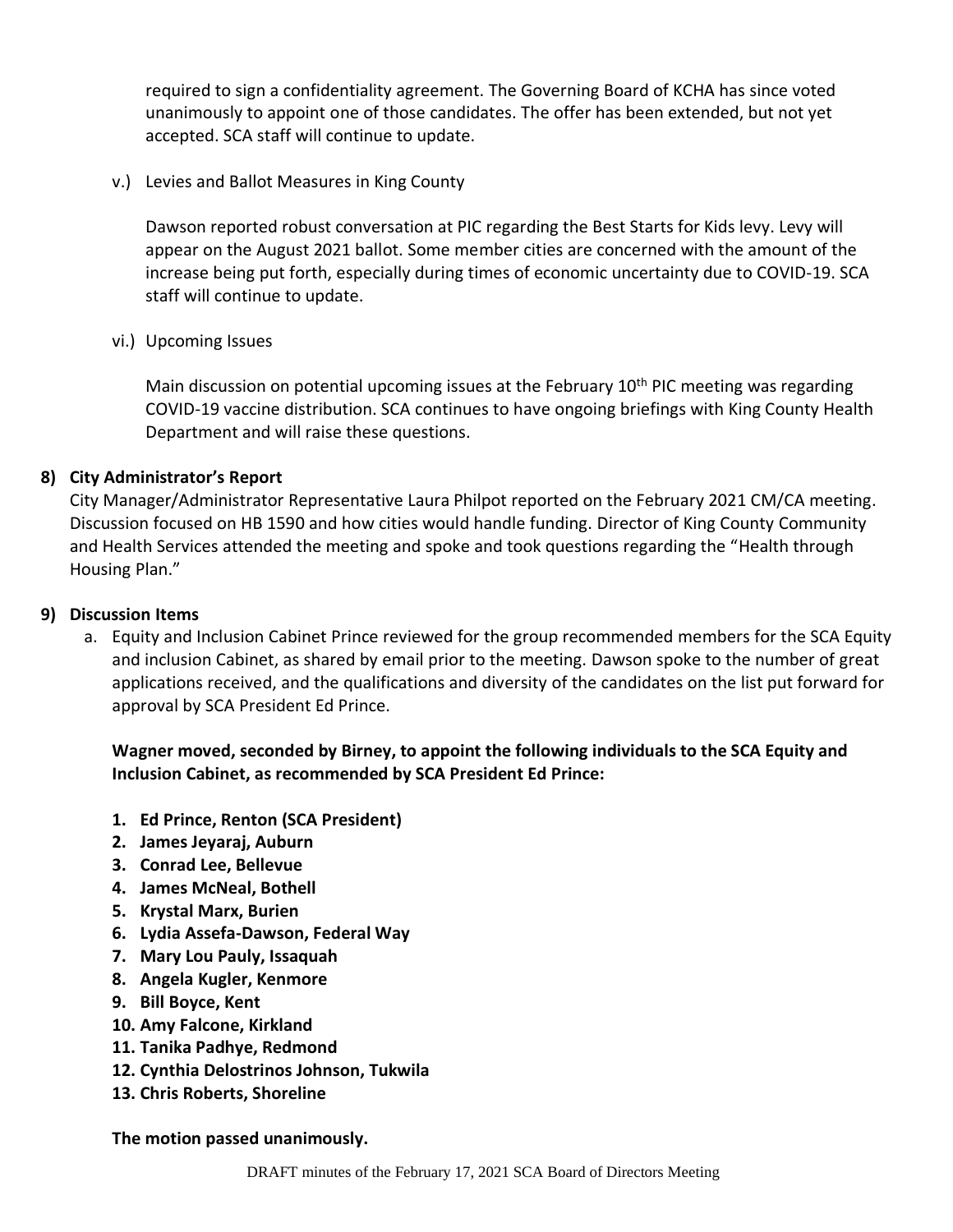#### b. Debrief of SCA Board Mini-Retreat

Dawson briefly summarized the summary of the 2021 SCA Board of Directors Mini Retreat included in materials. Group discussed in round-robin the following topic relating to discussions at the retreat: what emerging trends do we need to address that present challenges and implications for this group; and what part can SCA play in helping cities to address these challenges?

#### c. Approval of 2021 Priorities

Dawson briefly reviewed the potential 2021 SCA Board Priorities and asked for any feedback on questions, hearing none.

#### **Birney moved, seconded by Wagner to approve 2021 SCA Board Priorities:**

- **Economic Recovery**
- **Housing/Homelessness**
- **Infrastructure**
- **Equity and Inclusion**
- **Collaboration, Nonpartisan Cooperation**

#### **The motion passed unanimously.**

- d. Debrief of Recent SCA Events Dawson reported that feedback from recent networking event and partner forum has been wholly positive.
- e. SCA Board Policies Dawson noted for the group that the Executive Committee will be reviewing and recommending updates to board policies.

## f. Upcoming Events

Dawson briefly summarized upcoming events, including upcoming Meeting the County Council session with Reagan Dunn and upcoming Lunch with the Board event with Angela Birney. Members are encouraged to send SCA staff suggestions for questions and discussion for both.

Prince noted a correction to the meeting agenda: Meet the County Council Series session with Girmay Zahilay should read as "April 26<sup>th</sup>."

g. Covid Impacts This item was not discussed.

## **10) For the Good of the Order**

Ockerlander reported that Duvall has an employment opening for an Interim City Administrator and asked members to refer any potential qualified candidates.

There were no other items for the good of the order.